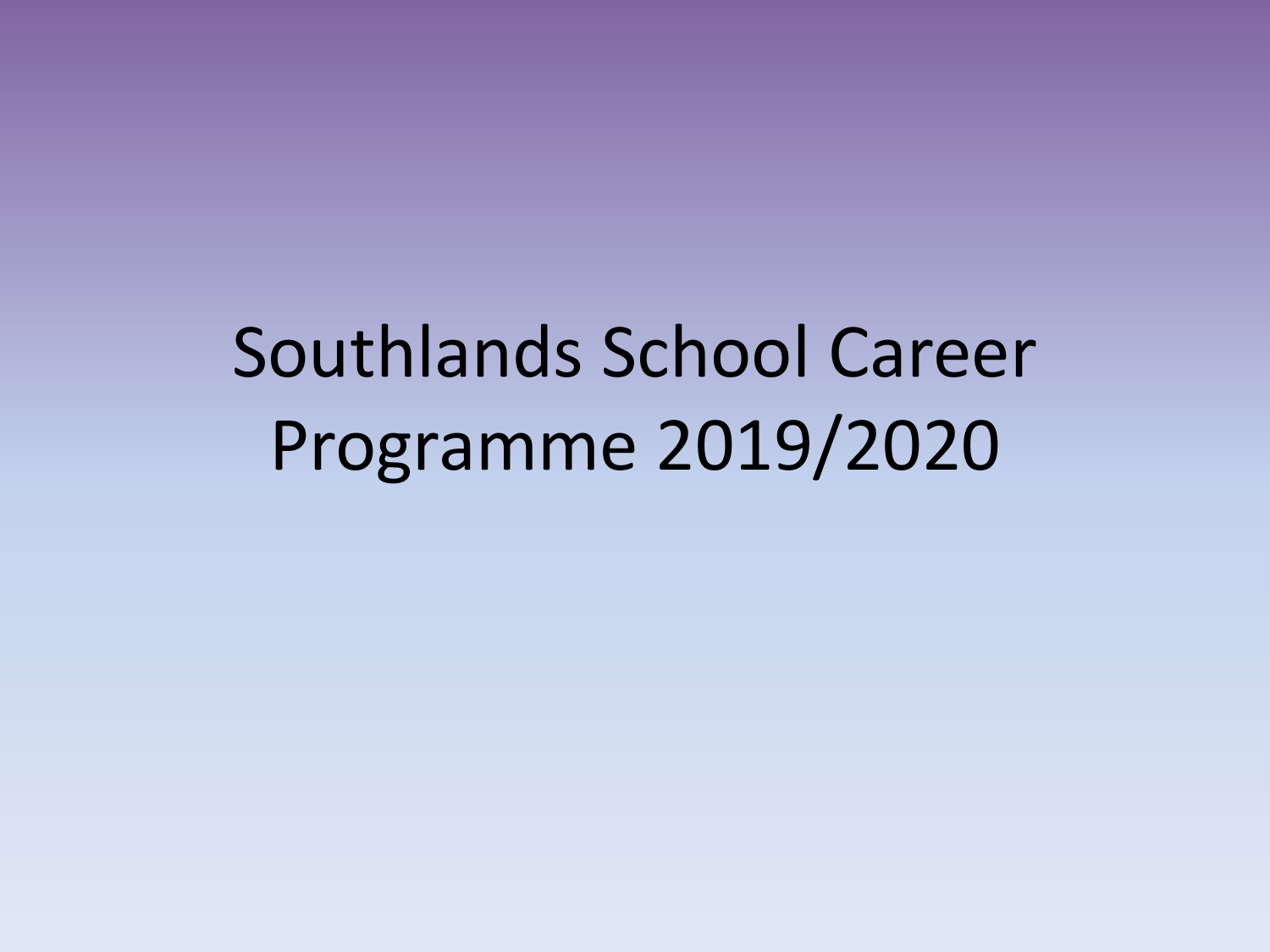At Southlands School we are proud to deliver above the Gatsby Benchmarks Guidance which is as follows:

#### **The eight Gatsby benchmarks of Good Career Guidance**

- 1. A stable careers programme
- 2. Learning from career and labour market information
- 3. Addressing the needs of each pupil
- 4. Linking curriculum learning to careers
- 5. Encounters with employers and employees
- 6. Experiences of workplaces
- 7. Encounters with further and higher education
- 8. Personal guidance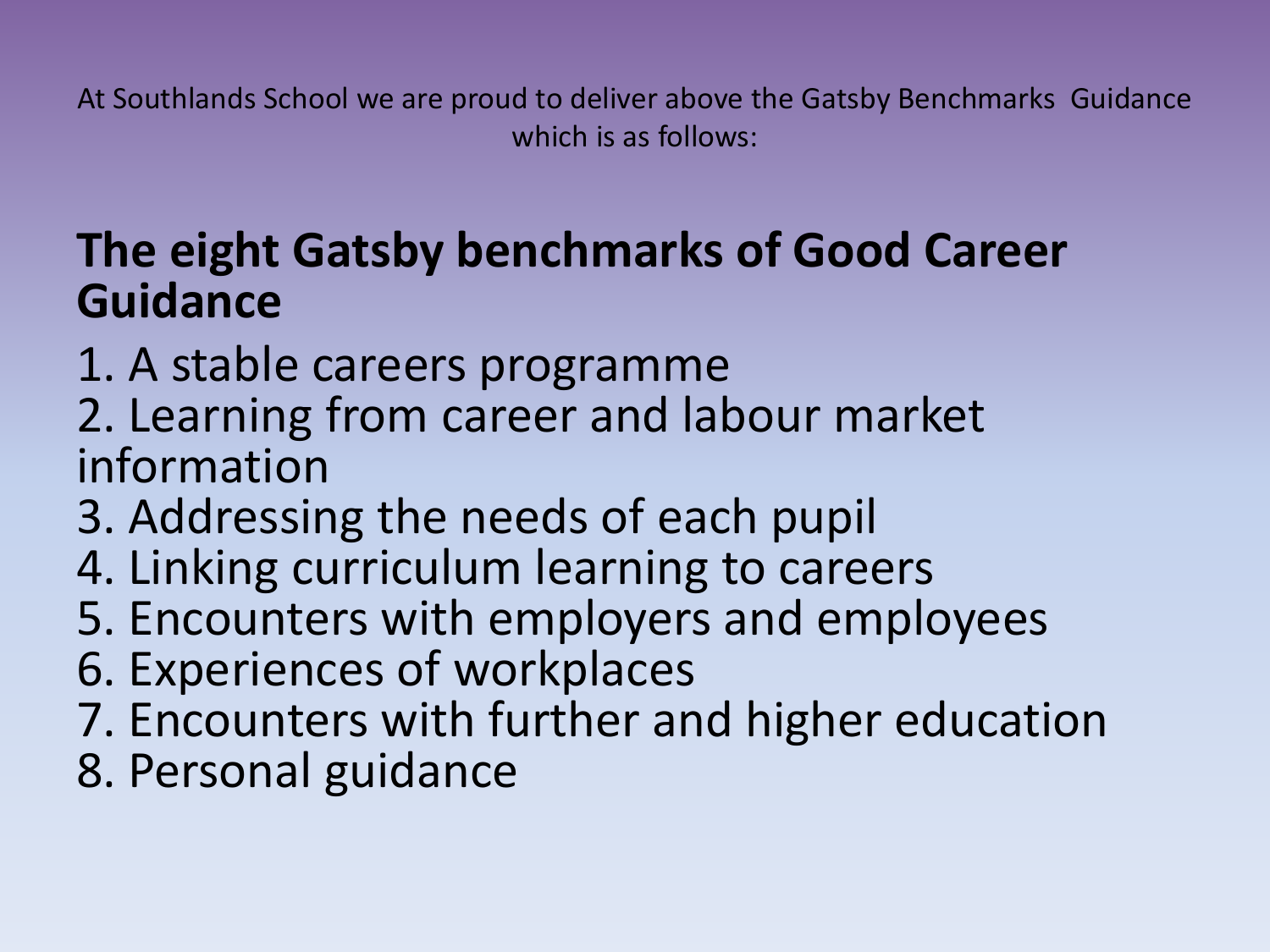# Independent Careers Advice

All students from Year 8 and above receive independent careers advice from the following external careers advisor:

Mary Williams

Her contact details are as follows:

Mary Williams Personal Adviser, Careers Guidance

Hampshire Careers & Employability Service

Beech Hurst

Weyhill Road

Andover

SP10 3AJ

email: [mary.williams@hants.gov.uk](mailto:mary.williams@hants.gov.uk) Landline: 01590 625113 Mobile: 07525104127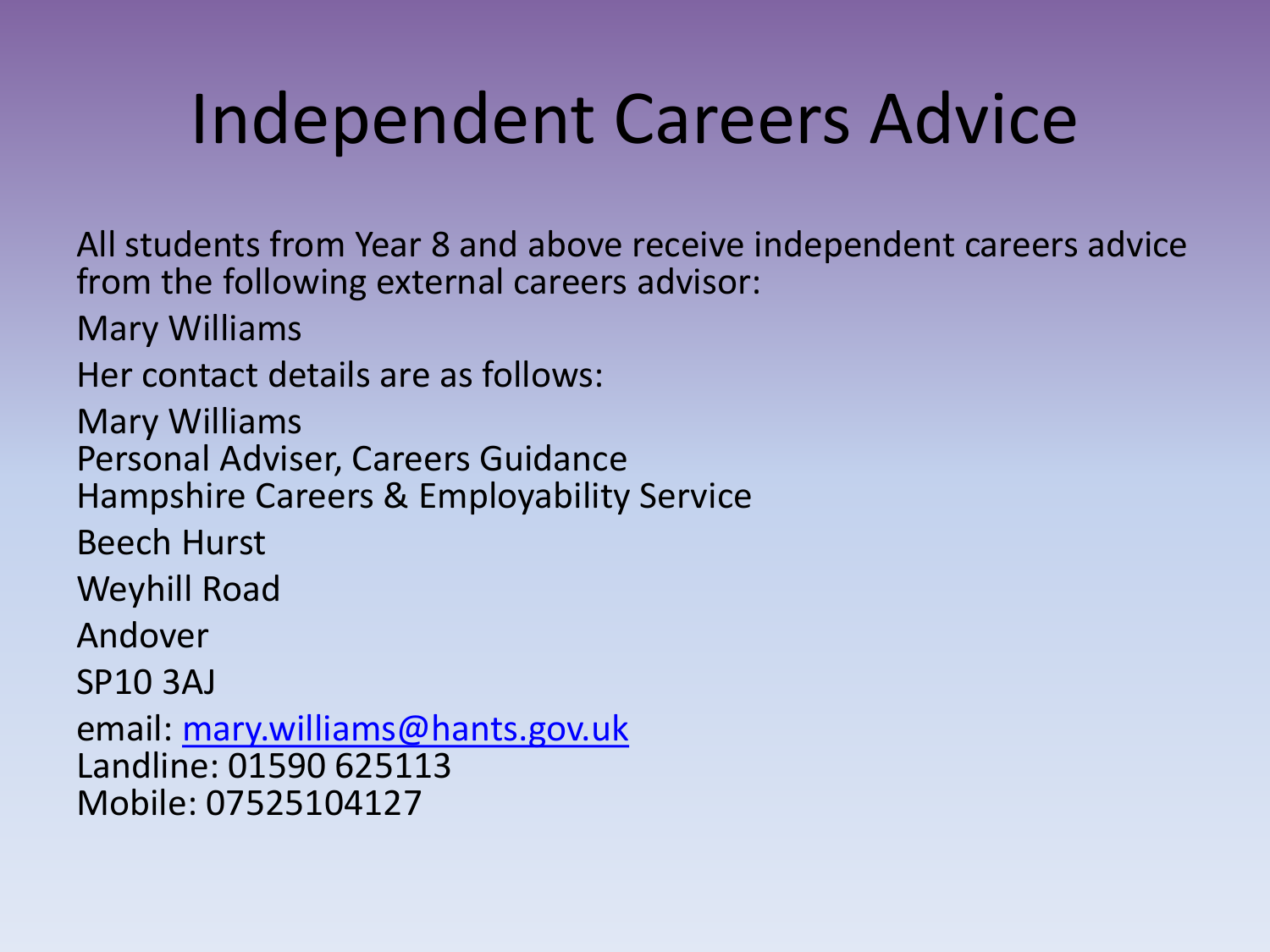# Person Centred Planning

- Students throughout the year have opportunities to meet with The Transition Manager to have 1:1 sessions relating to P16/P19/Work Experience opportunities and other topics that need covering during the transitional years.
- In Year 10 students begin a 'Person Centred Plan' which can be updated yearly. Copies of these are shown at Annual Reviews.
- The Transition Manager holds a PGCE qualification and NVQ 4 in Health and Social Skills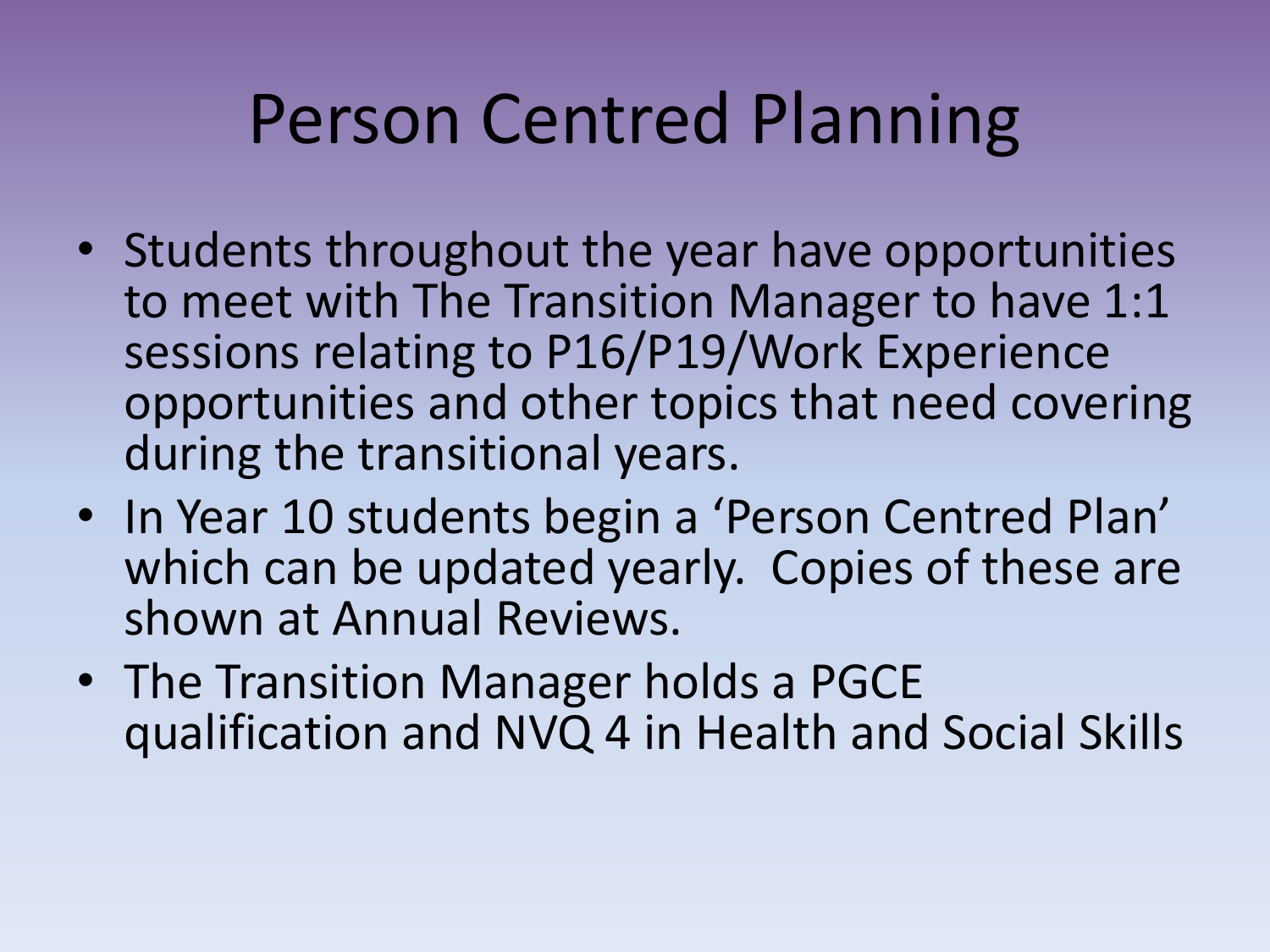# Transition Information Day

- Parents are annually invited to Southlands Schools Transition Information Day to receive up to date information from careers and transition professionals.
- Students are also invited to attend with parents to ensure they are fully informed on the transitional years and career paths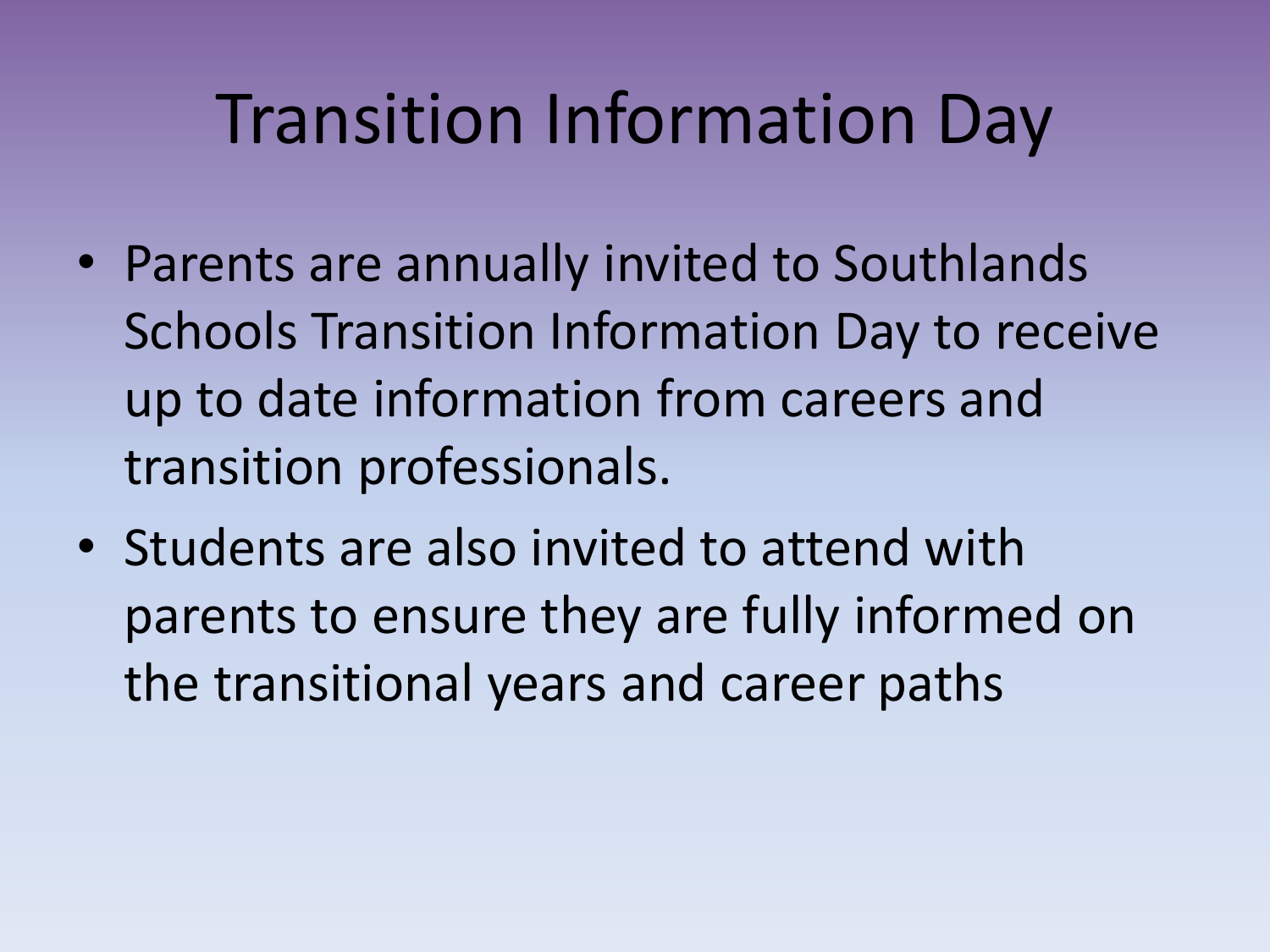# Work Experience

- Students from Year 10 and above partake in a wide range of work experience whilst also completing the British Safety Council Award.
- Year 10 students generally complete one morning or afternoon a week of work experience for 6-8 weeks whilst those students in Year 11 and upwards will undertake block placements.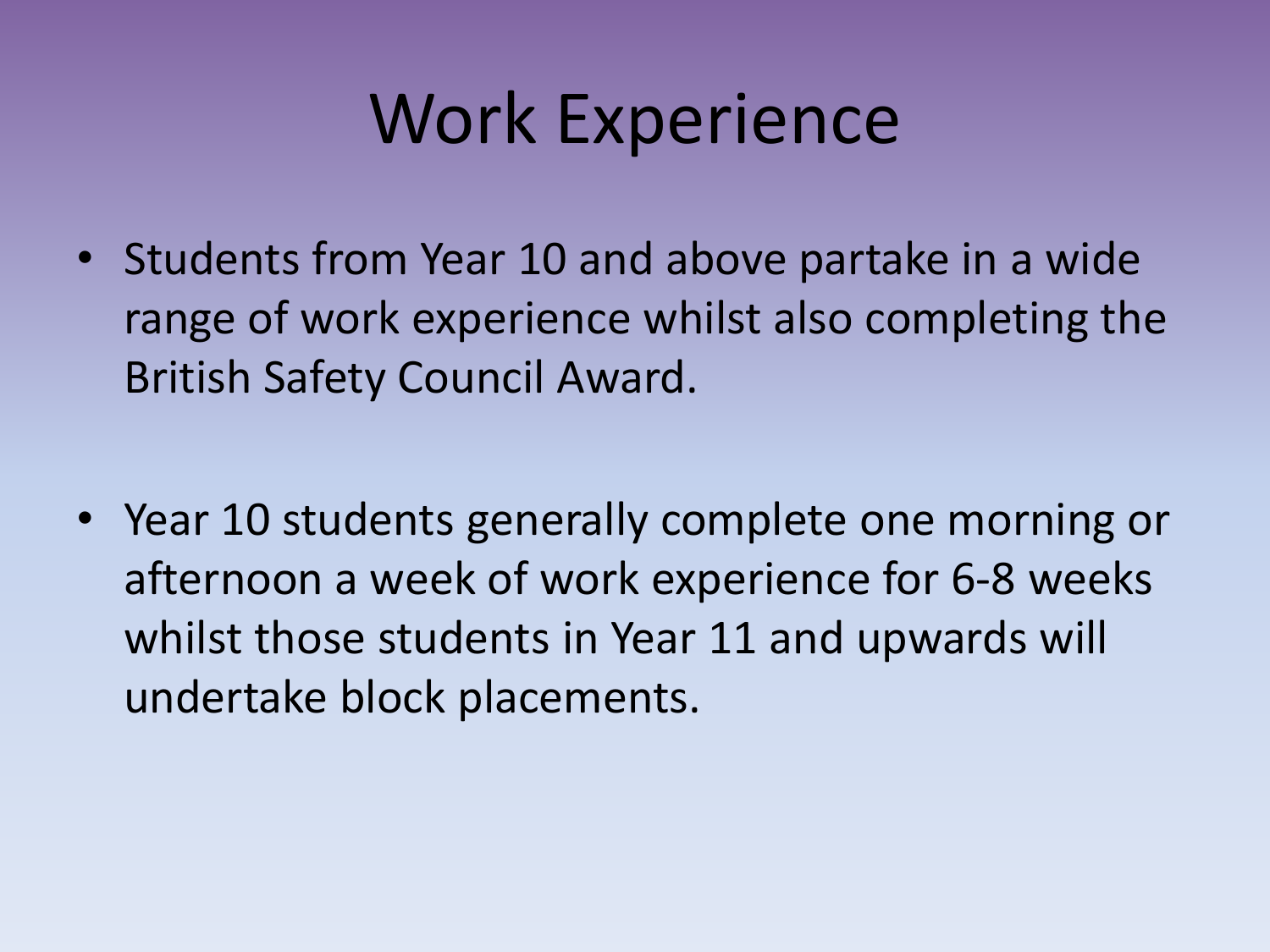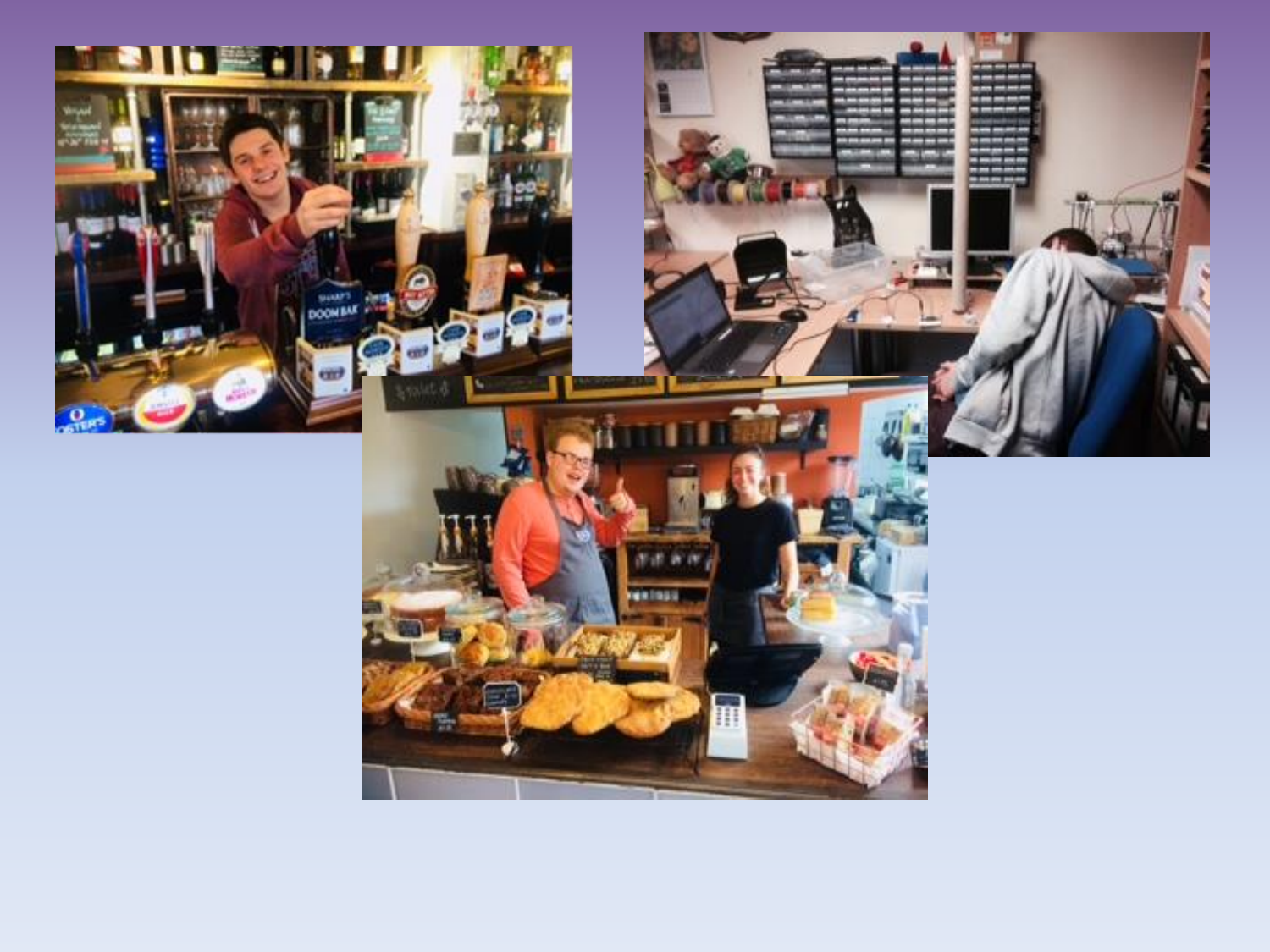# Career Days

• Students from Primary to P16 have the opportunity throughout the school year to take part in external career events. These can relate to both STEM and a broad range of career paths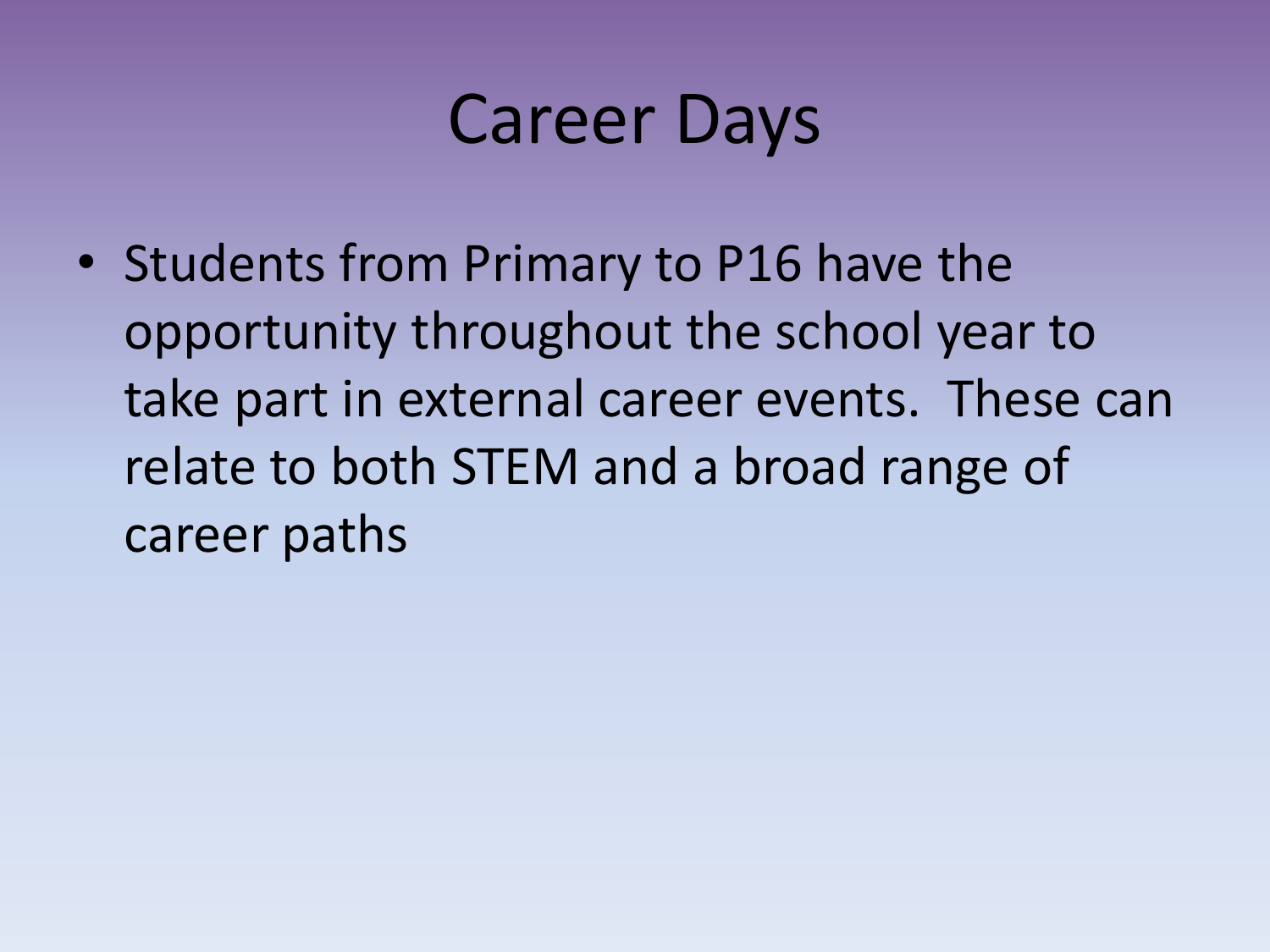# Southlands Links

• Southland School is proud to work with a number of large external employers who support us with work experience and career days. These links enrich the curriculum delivered to

our students:

- IBM
- **Facebook**
- Embecosm
- GAME
- Glasswall







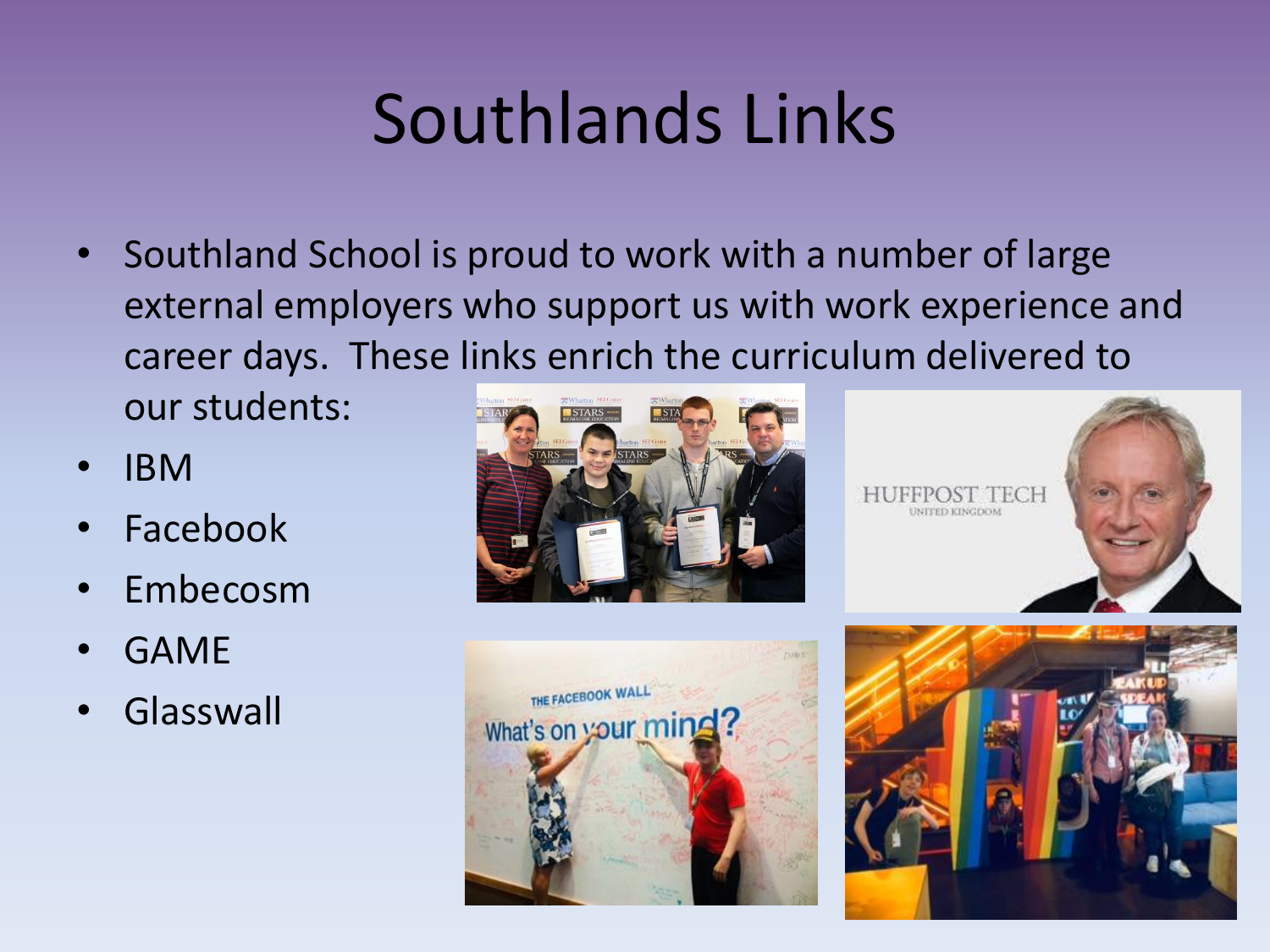#### PDL – Personal Development Learning

- Students in Year 10 and 11 will cover career related topics within PDL, these include:
- Young Enterprise
- CV Writing
- Personal Statements
- Interview Skills
- Mock Interviews

Where possible we work alongside the speech and language team to enrich the sessions with a multidisciplinary approach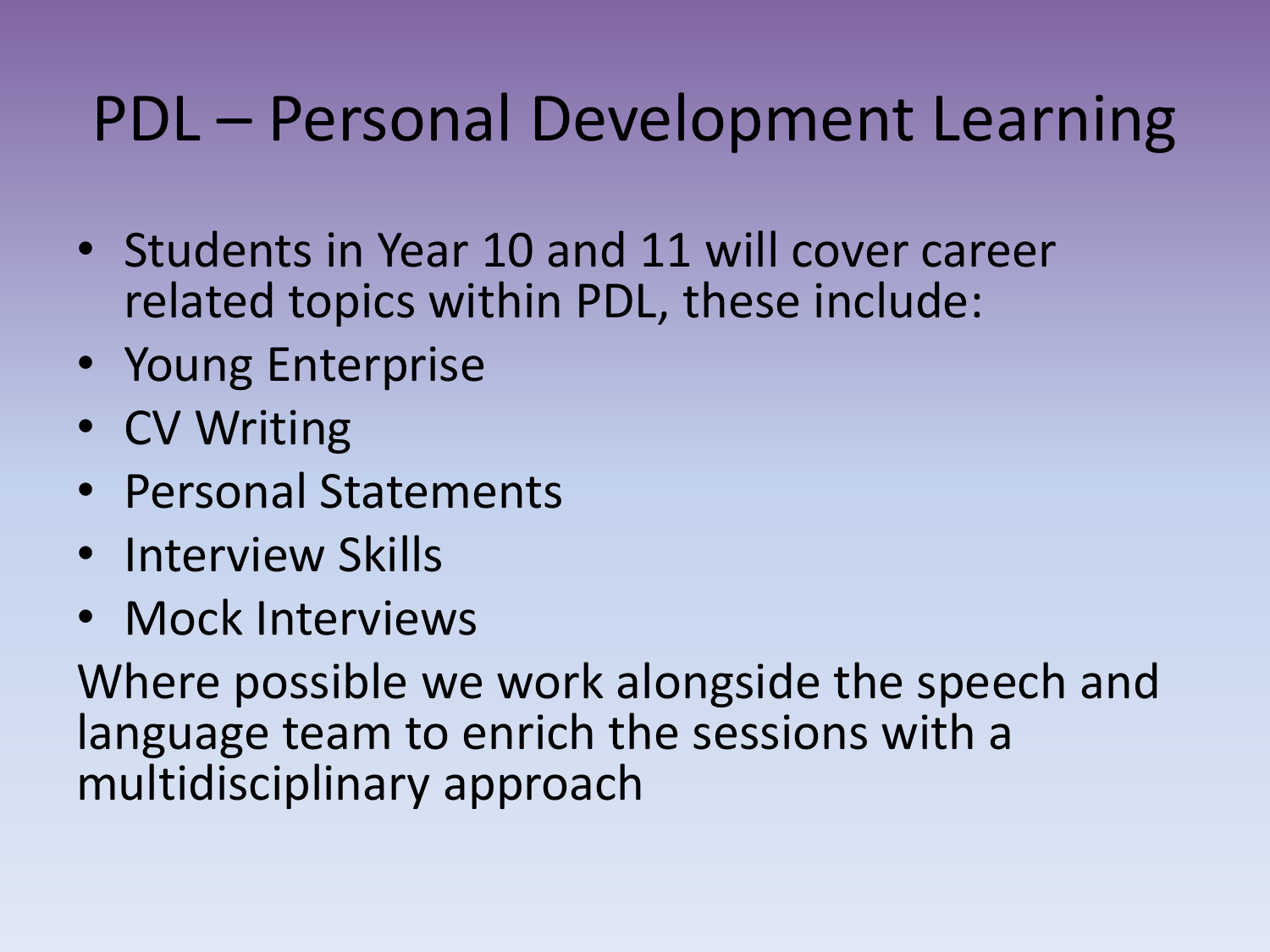# Taster Days

• Where possible students attend taster days at local mainstream provisions allowing them to learn more about college life whilst also giving the team at Southlands an insight into how a student may cope in that setting thus ensuring informed decisions about future placements can be made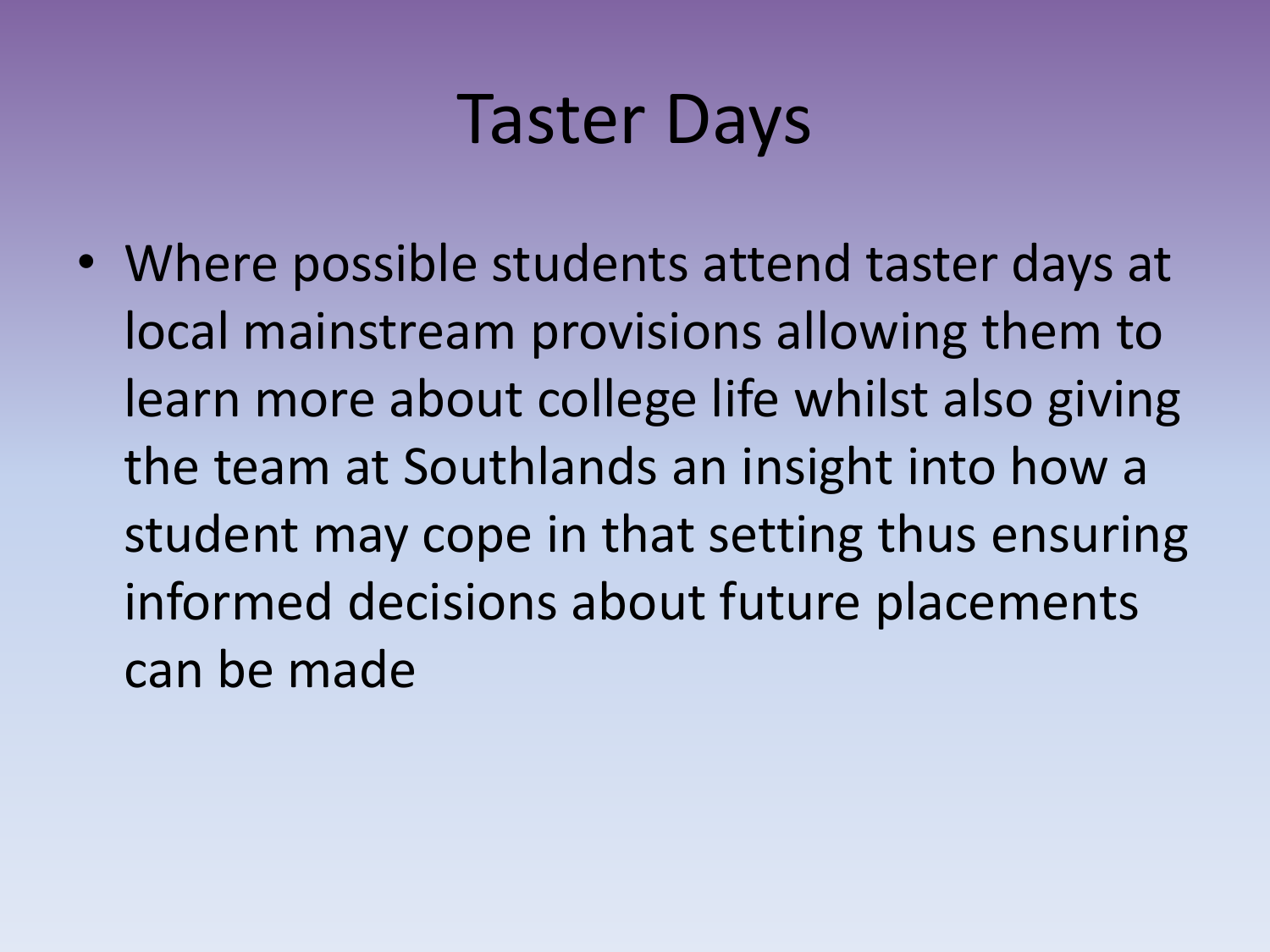## Annual Reviews

• These provide an opportunity for a multidisciplinary approach into target setting and future planning with a student's family and professionals whereby careers/college choices/work experience/progress can be discussed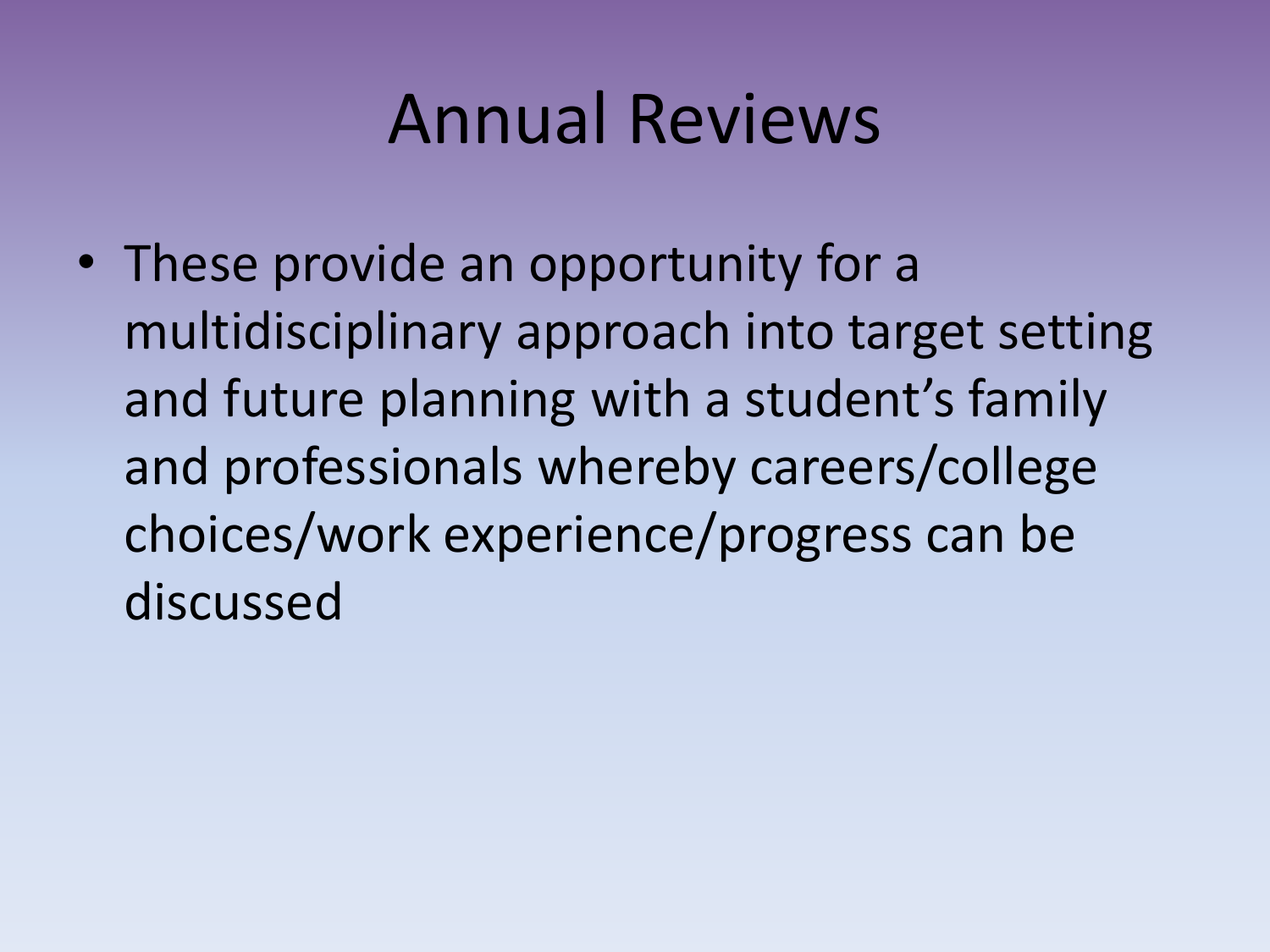

• All students across the school setting have access to JED – Job Explorer Database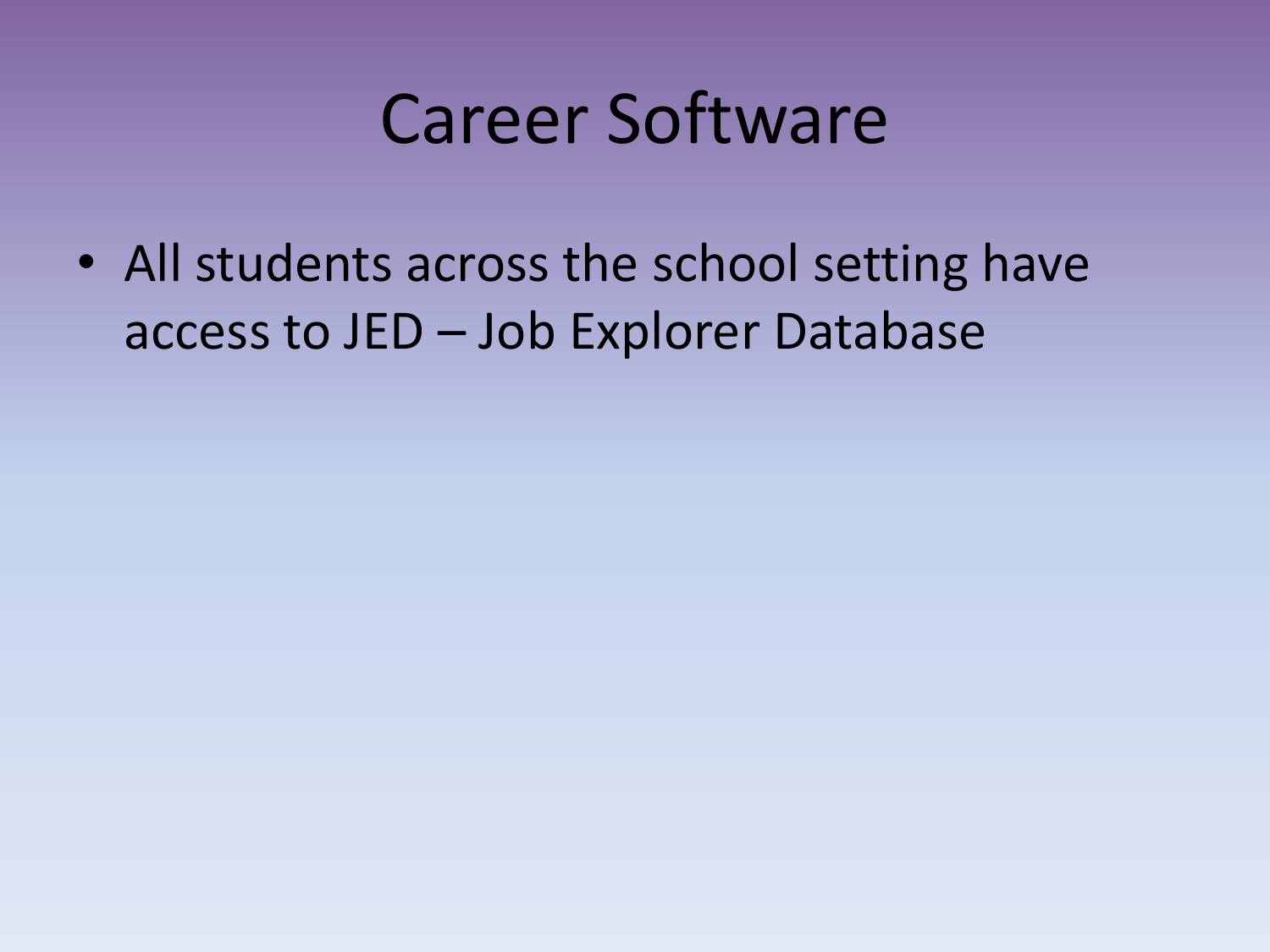#### Transition Database

• We track students for the following 5 years after leaving Southlands School. We keep a log of outcomes on the Transition Database which also records all key information such as students work placements/career days/taster days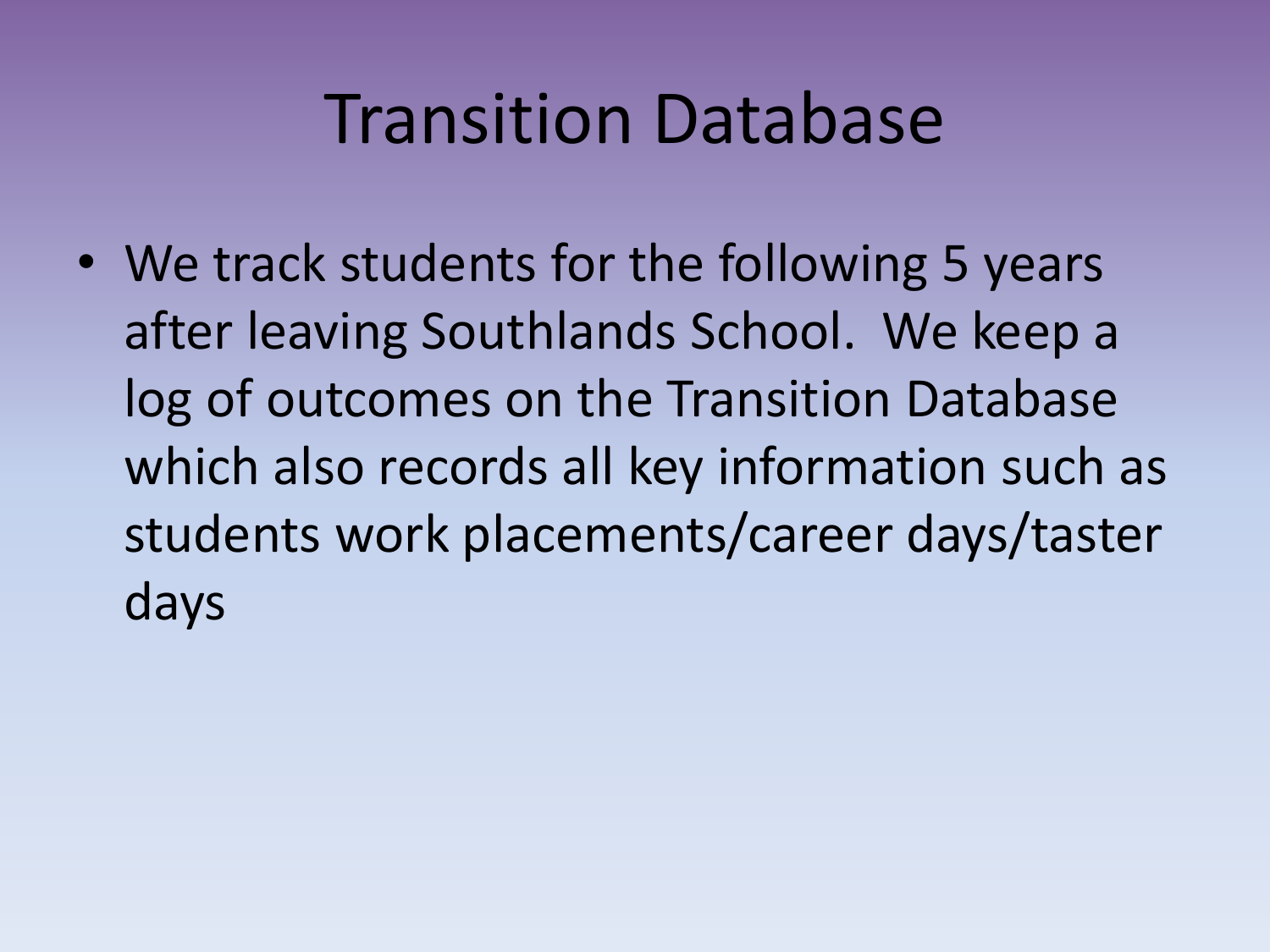# Tracking progress

- We record all independent career sessions from Year 8 (previously Year 9) to ensure we monitor students aspirations and goals for the future, shaping our support as necessary.
- Parents and Guardians are also given copies of the sessions, ensuring that they are kept informed and involved